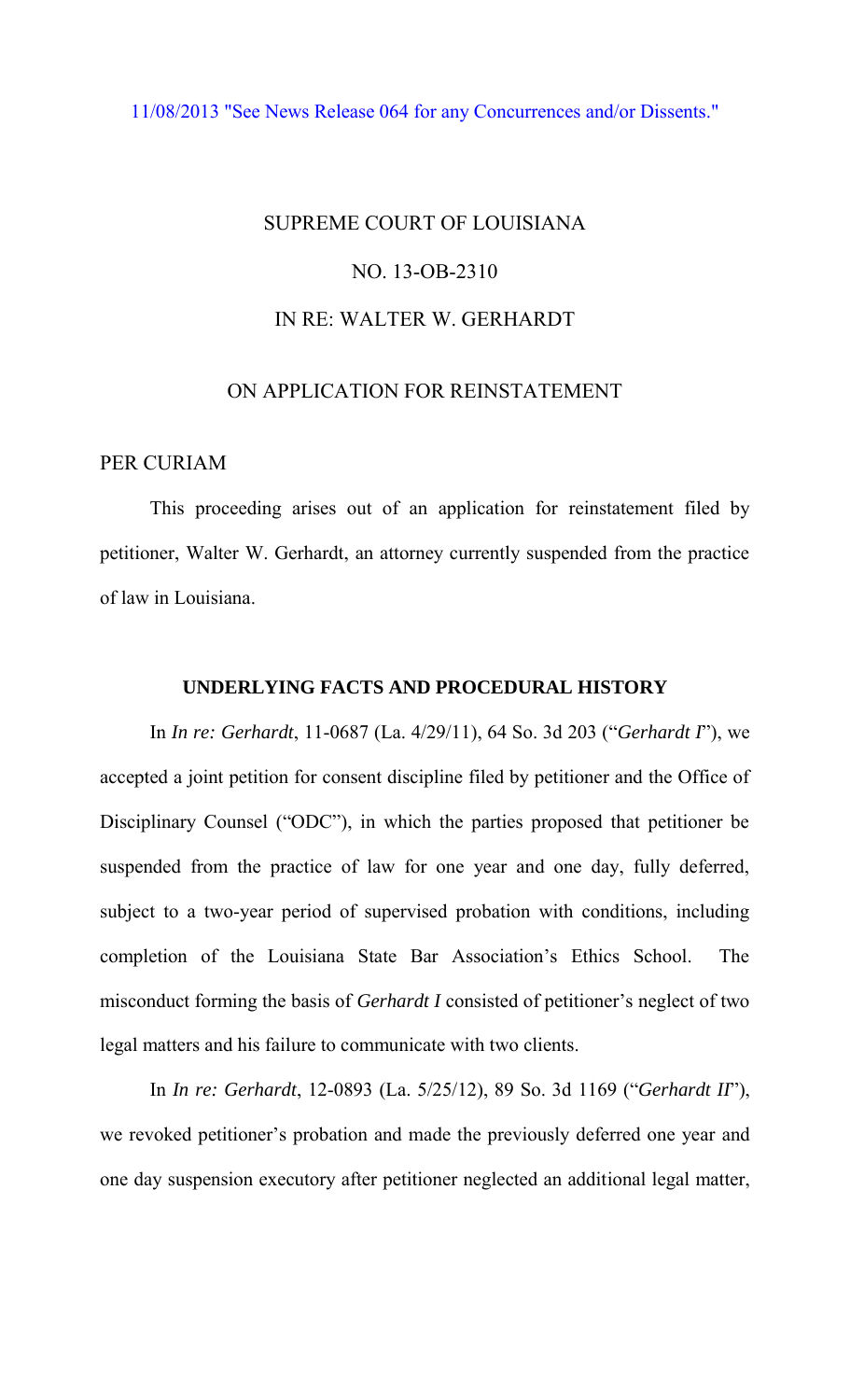continued to neglect one of the legal matters subject of *Gerhardt I*, and failed to complete Ethics School as required by the conditions of his probation.<sup>1</sup>

Petitioner subsequently filed an application for reinstatement with the disciplinary board, alleging he has complied with the reinstatement criteria set forth in Supreme Court Rule XIX, § 24(E). The ODC took no position regarding the application for reinstatement. Accordingly, the matter was referred for a formal hearing before a hearing committee.

 Following the hearing, the hearing committee recommended that petitioner be reinstated to the practice of law, subject to at least one year of supervised probation. Neither petitioner nor the ODC objected to the hearing committee's recommendation.

 After considering the record in its entirety, we will adopt the committee's recommendation and reinstate petitioner to the practice of law. As found by the committee, the record provides clear and convincing evidence of petitioner's compliance with the reinstatement criteria. Nevertheless, we find further precautions are warranted to insure that the public will be protected upon petitioner's return to practice. *See* Supreme Court Rule XIX, § 24(J).

Accordingly, we will order that petitioner be conditionally reinstated, subject to a two-year period of supervised probation. The probationary period shall commence from the date petitioner, the ODC, and the probation monitor execute a formal probation plan. Should petitioner fail to comply with the conditions of probation, or should he commit any misconduct during the period of probation, his conditional right to practice may be terminated immediately or he may be subjected to other discipline pursuant to the Rules for Lawyer Disciplinary Enforcement, as appropriate.

 $\overline{a}$ 

<sup>&</sup>lt;sup>1</sup> Petitioner ultimately did attend Ethics School, but he did not do so until one month after the court's ruling in *Gerhardt II*.